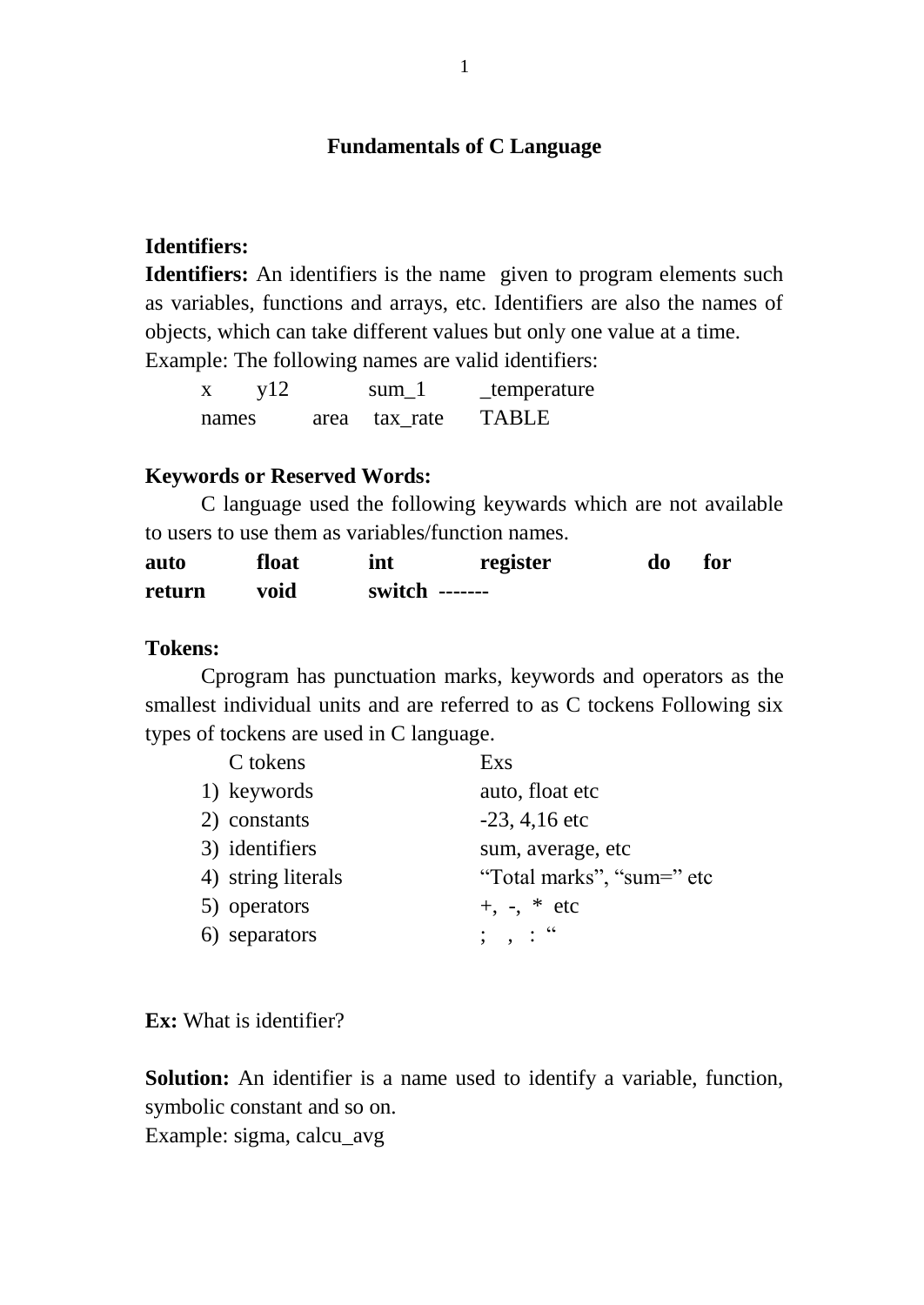**Ex:** List the rules of naming an identifier in C.

## **Solution:**

- (i) An identifier must start with a letter or underscore followed by any number of digits and/or letters.
- (ii) No reserved word or standard identifier should be used.
- (iii) No special character (other than underscore) should be included in the identifier.

**Ex:** What is the difference between a keyword and an identifier?

**Solution:** *Keyword* is a special word that has a special meaning and purpose. Keywords are reserved and are a few. For example, goto, switch, else etc., are keywords in C.

*Identifier* is the user-defined name given to a part of a program viz., variable, object, function etc. Identifiers are not reserved. These are defined by the user and they can have letters, digits and a symbol underscore. They must begin with either a letter or underscore. For instance, chk, chess, trial etc., are valid identifiers in C.

## **constant**

The constant is a value, written into a program instruction that does not change during the execution of a program.

There are four basic types of constants in C. They are integer constants, floating-point constants, character constants and string constants.

**Integer Constants:** An *integer* constant is an integer–valued number. Thus, it consists of a sequence of digits. Integer constants can be written in three different systems: decimal (base 10), octal (base 8) and hexadecimal (base 16).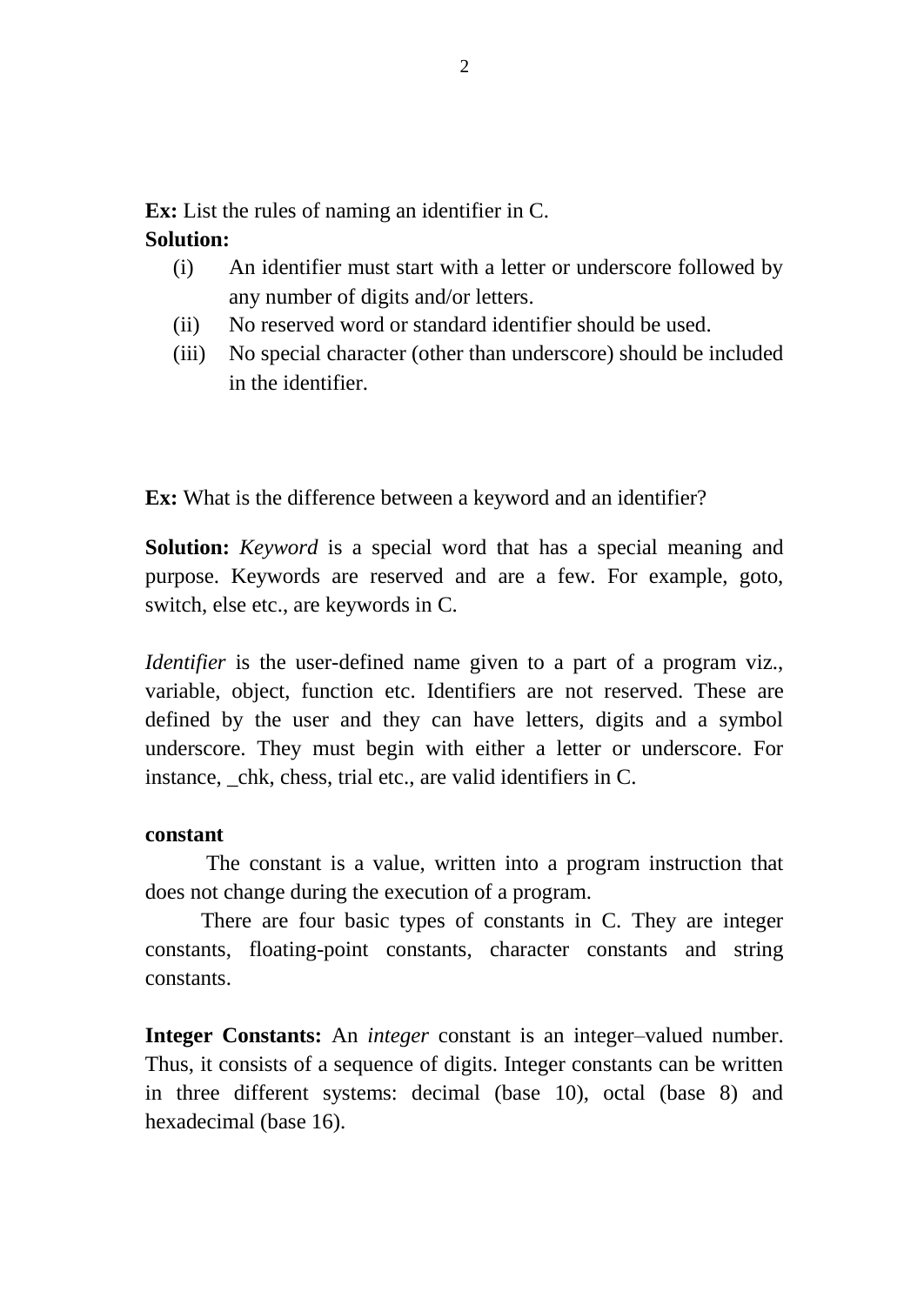A *decimal* integer constant can consist of any combination of digits taken from the set 0 through 9. If the constant contains two or more digits, the first digit must be something other than 0.

**Example:** Several valid decimal constants are shown below:

0 1 745 5280 9999

An *octal* integer constant can consist of any combination of digits taken from the set 0 through 7. However the first digit must be 0, in order to identify the constant as an octal number.

**Example:** Several valid octal integer constants are shown below:

0 01 0743 077777

A *hexadecimal* integer constant must begin with either 0x or 0X. It can then be followed by any combination of digits taken from the sets 0 through 9 and **a** through **f** (either upper or lowercase). Note that the letters **a** through **f** (or A through F) represent the (decimal) quantities 10 through 15, respectively.

**Example:** Several valid hexadecimal integer constants are shown below:

0x 0X1 0X7FFF 0xabcd

**Floating-Point Constants:** A *floating-point* constant is a base-10 number that contains either a decimal point or an exponent (or both). **Example:** Several valid floating-point constants are shown below:

| 0. 1.    | 0.2       | 827.602 | 50000.                 |
|----------|-----------|---------|------------------------|
| 0.000743 | 12.3 2E-8 |         | $0.006e-3$ $1.6667E+8$ |

**Character Constants:** A *character* constant is a single character, enclosed in single quotation marks.

**Example:** Several character constants are shown below:

 $A'$  "b"  $3'$ "

**String Constants:** A string constant consists of any number of consecutive characters, enclosed in double quotation marks.

**Example:** Several string constants are shown below:

"green" "Washington, D.C. 20005", "\$19.95"

**data-types:**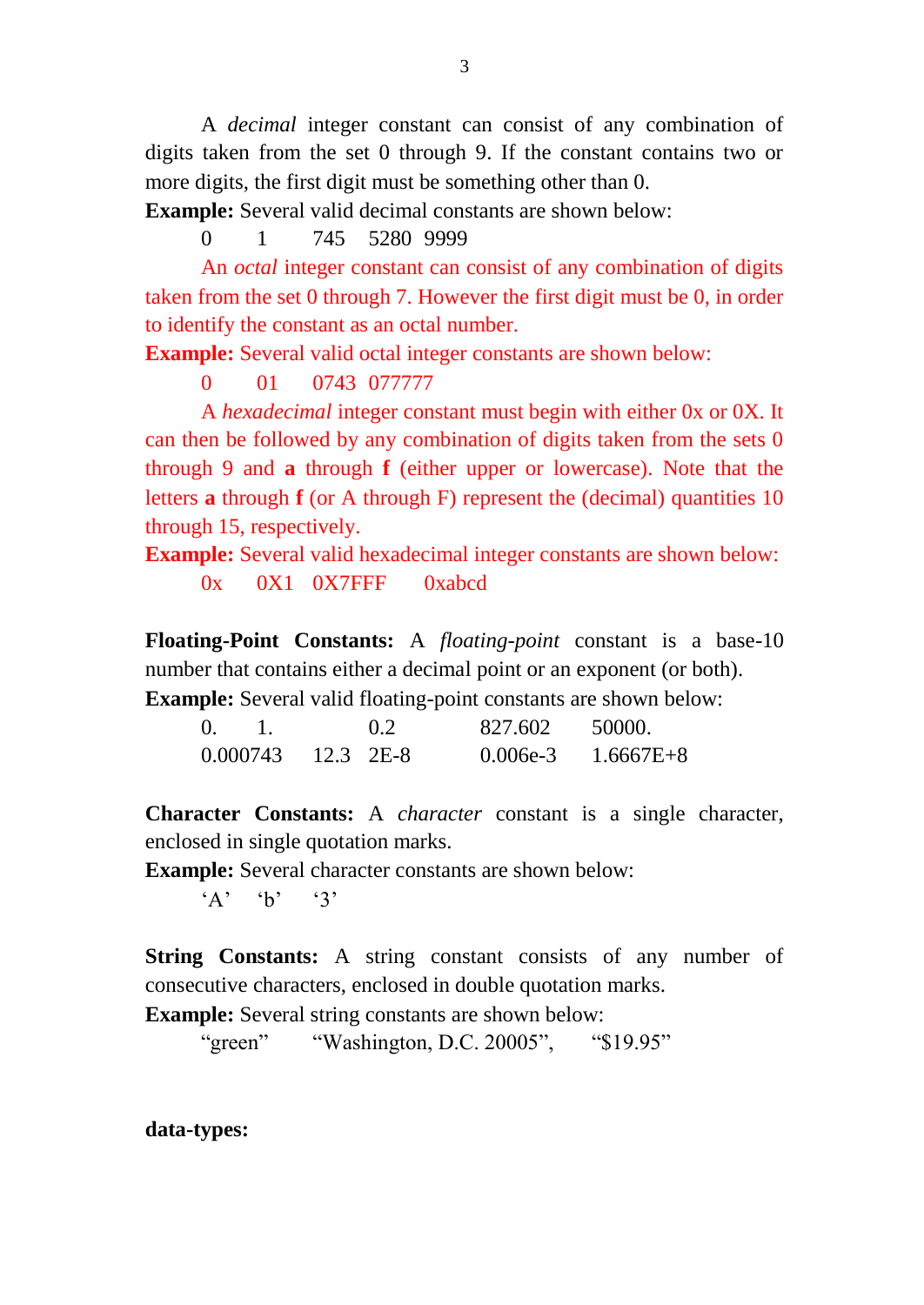There are various types of data that a variable may contain in a programming language. All such types are named as *data type*. The basic data types are: int, char, float and double. The basic data types can be augmented by the use of the data type qualifiers short, long, signed and unsigned.

# **Variables:**

A variable is a name that C language compiler associates with a storage location in the main memory of the computer. A variable is an identfifier that is used to represent some specified type of information within a designated portion of a program.Variable holds data that can be modified during program execution.

Every variable needs to be declared before it is used in a program. A variable declaration consists of a data type followed by one or more variable names, ending with a semicolon.

The general format of the variable declaration is:

data type identifier  $1,2, \ldots, n$ 

For example to declare *j* as an integer and x as a floating point variable, we should write:

int j; float x;

As a shorthand, we can declare j and k in a single line as:

int j,  $k$ ;

which is the same as the declaration of j and k as:

**Q.** How can the values of an expression be converted to a different data type?

**Solution:** The value of an expression can be converted to a different data type if desired. To do so, the expression must be preceded by the name of the desired data type, enclosed in parentheses, i.e.,

# *(data type) expression*

This type of construction is known as a cast.

int j; int k;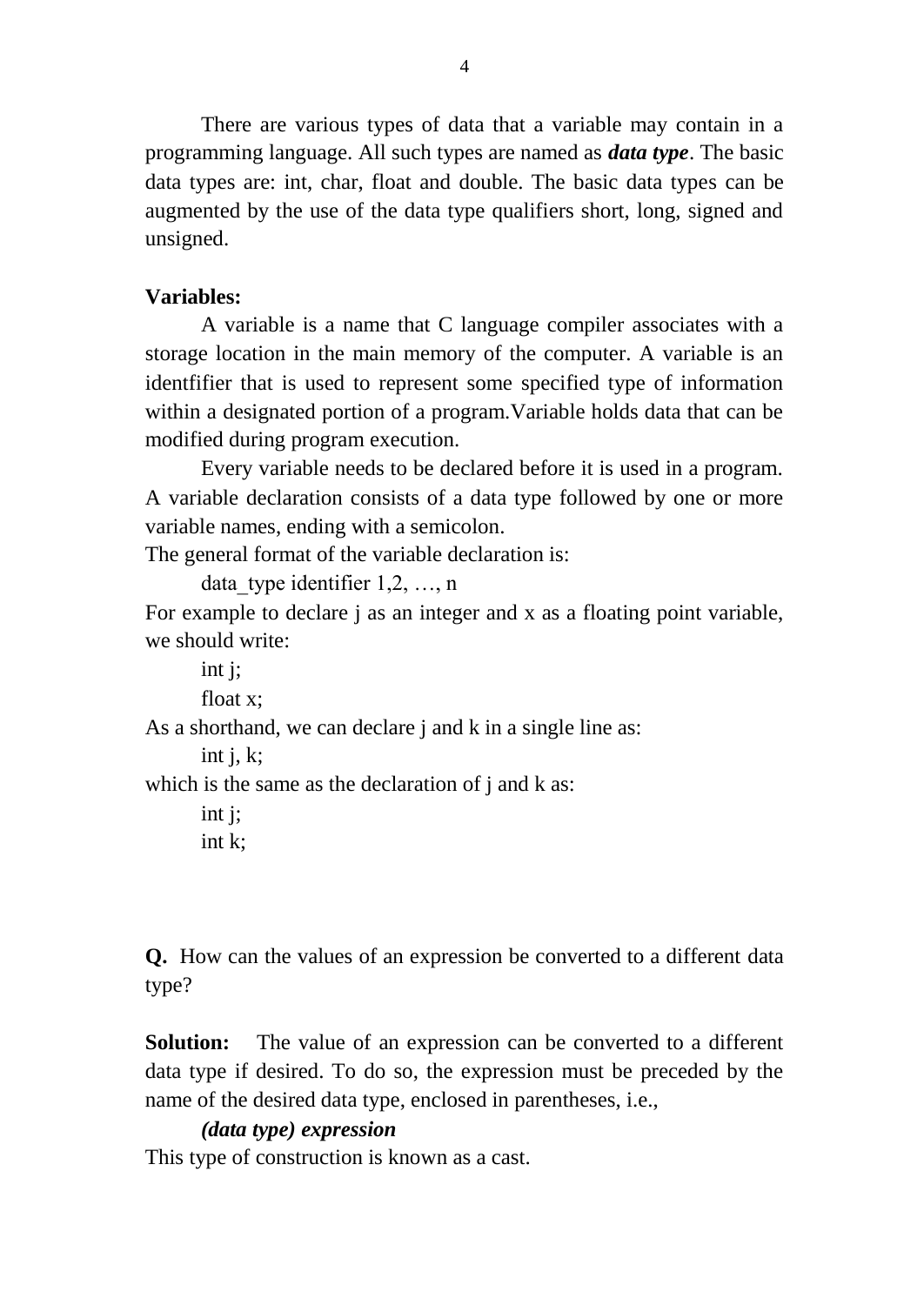For example, suppose that i is an integer variable whose value is 7, and f is a floating-point variable whose value is 8.5. The expression

 $(i + f)$  % 4

is invalid, because the first operand  $(i + f)$  is floating-point rather than integer. However, the expression

 $((int) (i + f)) % 4$ 

forces the first operand to be an integer and is therefore valid, resulting in the integer remainder 3.

**Q.** What is a variable? How are the variables declared in C?

# **Solution:**

Q. What is a data types?

**data-types:** There are various types of data that a variable may contain in a programming language. All such types are named as *data type*. The basic data types are: int, char, float and double. The basic data types can be augmented by the use of the data type qualifiers short, long, signed and unsigned.

**Q.** Distinguish between data-types, variables, constants and identifiers giving suitable examples.

**data-types:** There are various types of data that a variable may contain in a programming language. All such types are named as *data type*. The basic data types are: int, char, float and double. The basic data types can be augmented by the use of the data type qualifiers short, long, signed and unsigned.

**variables:** A variable is a name that C language compiler associates with a storage location in the main memory of the computer. Variable holds data that can be modified during program execution. After declare a variable in a program, we can assign it a value.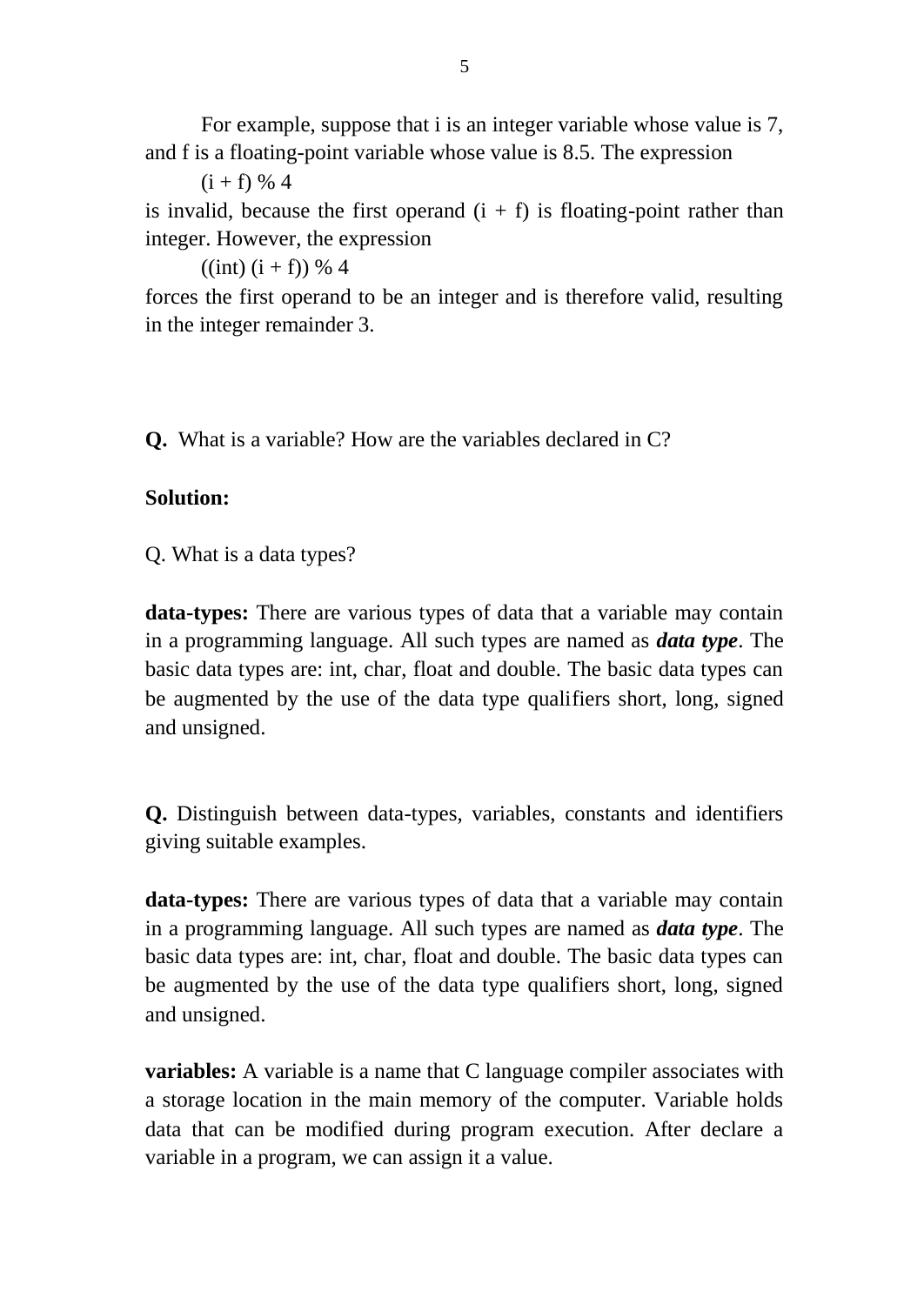For example: int a,b,c; which state that a, b and c are integer variables.

**constants:** constant is a value, written into a program instruction, that does not change during the execution of a program.

There are three types of constant:

- String constant
- Numeric constant
- Character constant

For example: the following are the examples of valid string constants: "The Total Marks=" "Rs 2000.00" "34.557"

**identifiers:** identifiers are the names given to program elements such as variables, functions and arrays, etc. Identifiers are also the names of objects, which can take different values but only one value at a time.

**Q.** Name and describe the four basic data types in C with their memory requirements.

**Solution:** There are various types of data that a variable may contain in a programming language. All such types are named as Data Type.

C supports several different types of data, each of which may be represented differently within computer's memory. The basic data types are listed below. Typical memory requirements are also given.

| Data Type | <b>Description</b> | <b>Typical</b>      | Range     |        |
|-----------|--------------------|---------------------|-----------|--------|
|           |                    | <b>Memory</b>       | Form      | Го     |
|           |                    | <b>Requirements</b> |           |        |
| ınt       | Integer quantity   | 2 bytes or one      | $-32,768$ | 32,767 |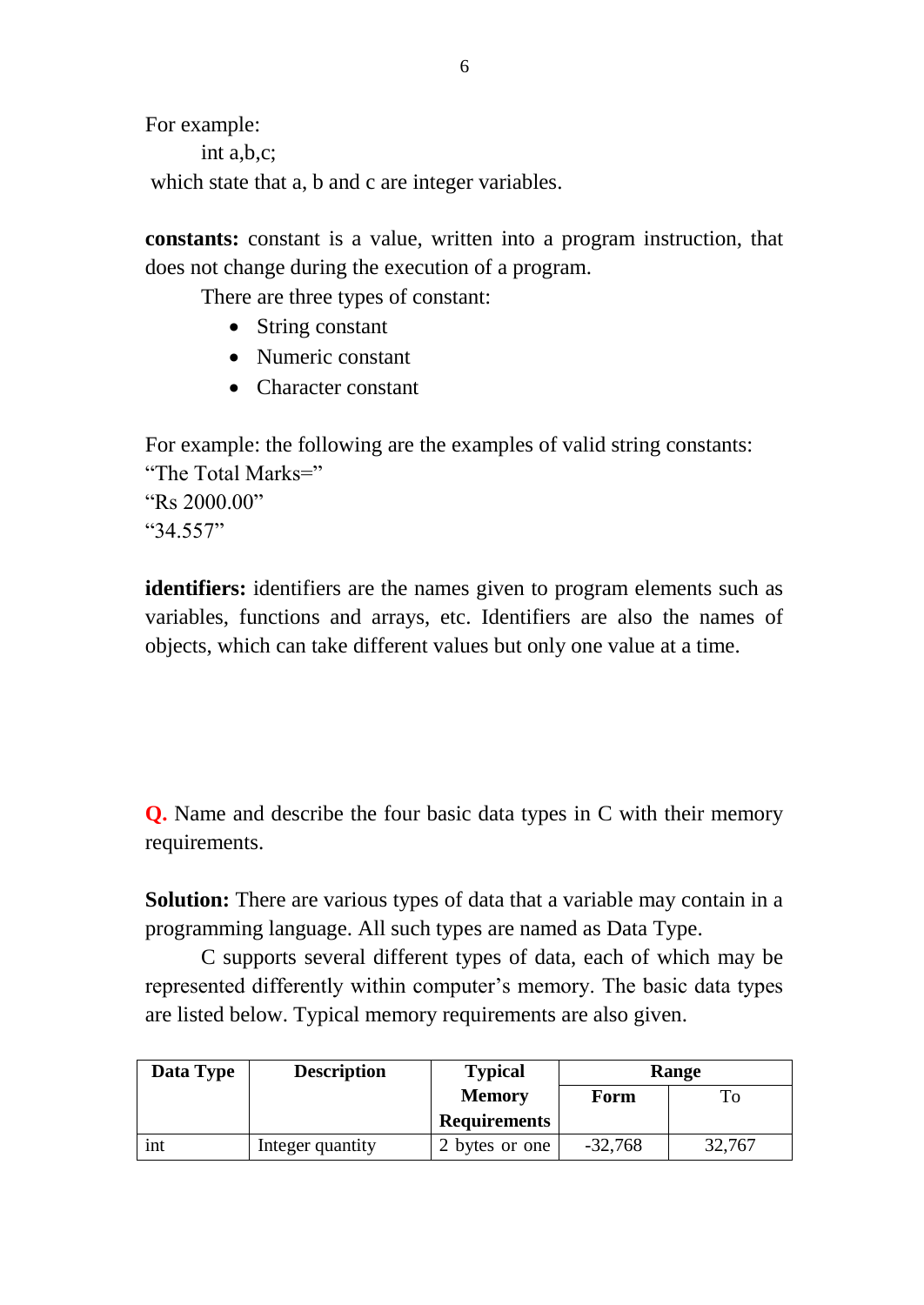|              |                         | word                       |                        |                                        |
|--------------|-------------------------|----------------------------|------------------------|----------------------------------------|
| char         | Single character        | 1 byte                     | $-128$                 | 127                                    |
| float        | Floating-point          | 1 word $(4)$               | $3.4 \times 10^{-38}$  | $3.4 \times 10^{38}$                   |
|              | number<br>(i.e.<br>a    | bytes)                     |                        |                                        |
|              | number containing a     |                            |                        |                                        |
|              | decimal point and /or   |                            |                        |                                        |
|              | an exponent             |                            |                        |                                        |
| double       | Double-precision        | 2 words<br>(8)             | $1.7 \times 10^{-308}$ | $1.7 \times 10^{308}$                  |
|              | floating-point number   | bytes)                     |                        |                                        |
|              | (i.e., more significant |                            |                        |                                        |
|              | figures,<br>and<br>an   |                            |                        |                                        |
|              | exponent which may      |                            |                        |                                        |
|              | larger<br>be<br>in      |                            |                        |                                        |
|              | magnitude)              |                            |                        |                                        |
| long         | Whole numbers           | $\mathbf{1}$<br>word $(4)$ |                        | 2,147,438,647                          |
|              |                         | bytes)                     | 2,147,438,648          |                                        |
| long double  | Fractional numbers      | 10 bytes                   | $3.4 \times 10^{-7}$   | $3.4 \text{ X}$ $\overline{10^{4932}}$ |
|              |                         |                            | 4932                   |                                        |
| unsigned int | Whole numbers           | 2 bytes                    | $\boldsymbol{0}$       | 65,535                                 |
| unsigned     | Whole numbers           | 4 bytes                    | $\boldsymbol{0}$       | 4,294,967,295                          |
| long         |                         |                            |                        |                                        |

**Ex:** What is string constant? Give an example.

**Solution:** String of characters enclosed in single or double quote is called string constant.

Example:

'm' - single character string constant

"COMPUTER" - string of characters string constant.

**Ex:** What is the difference between C character and C string?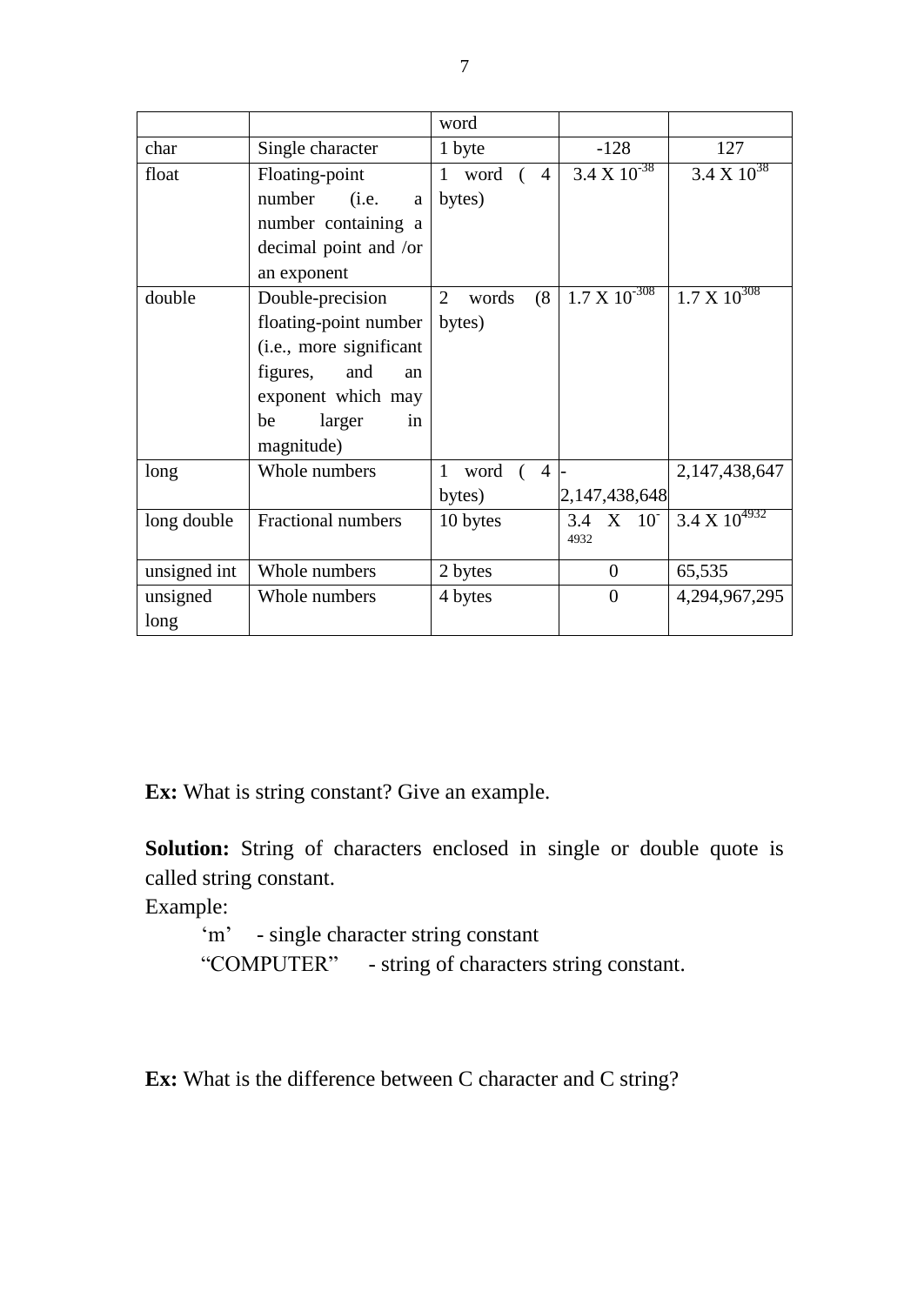**Solution:** A C character can hold a single character which is enclosed in single quote(  $\lq$ ).

Example:

char ch =  $\cdot$ m';

A C character string can hold a string of characters which is enclosed in double quotes (""").

Example:

```
char st[20] = "COMPUTER WORLD";
```
**Q.** What is a character constant? How do these character constants differ from an integer constant?

# **Solution:**

Character constant is either a single alphabet or a single digit, or a single special symbol enclosed within a pair of single quotation mark. Here are some examples:

 $\Delta$  $\mathfrak{a}$  $`$  $.9"$ 

Integer constants are whole numbers (0, 1, -1, 2, -2, 3, -3 etc.) and should not have any fractional or decimal part. The following are examples of valid integer constants:

3 -8000 162

**Ex:** What is the difference between 'a' and "a" in C?

**Solution:** 'a' is a single character constant but "a" is a string of characters constant. The computer assigns a null character " $\0$ " to the end of this constant.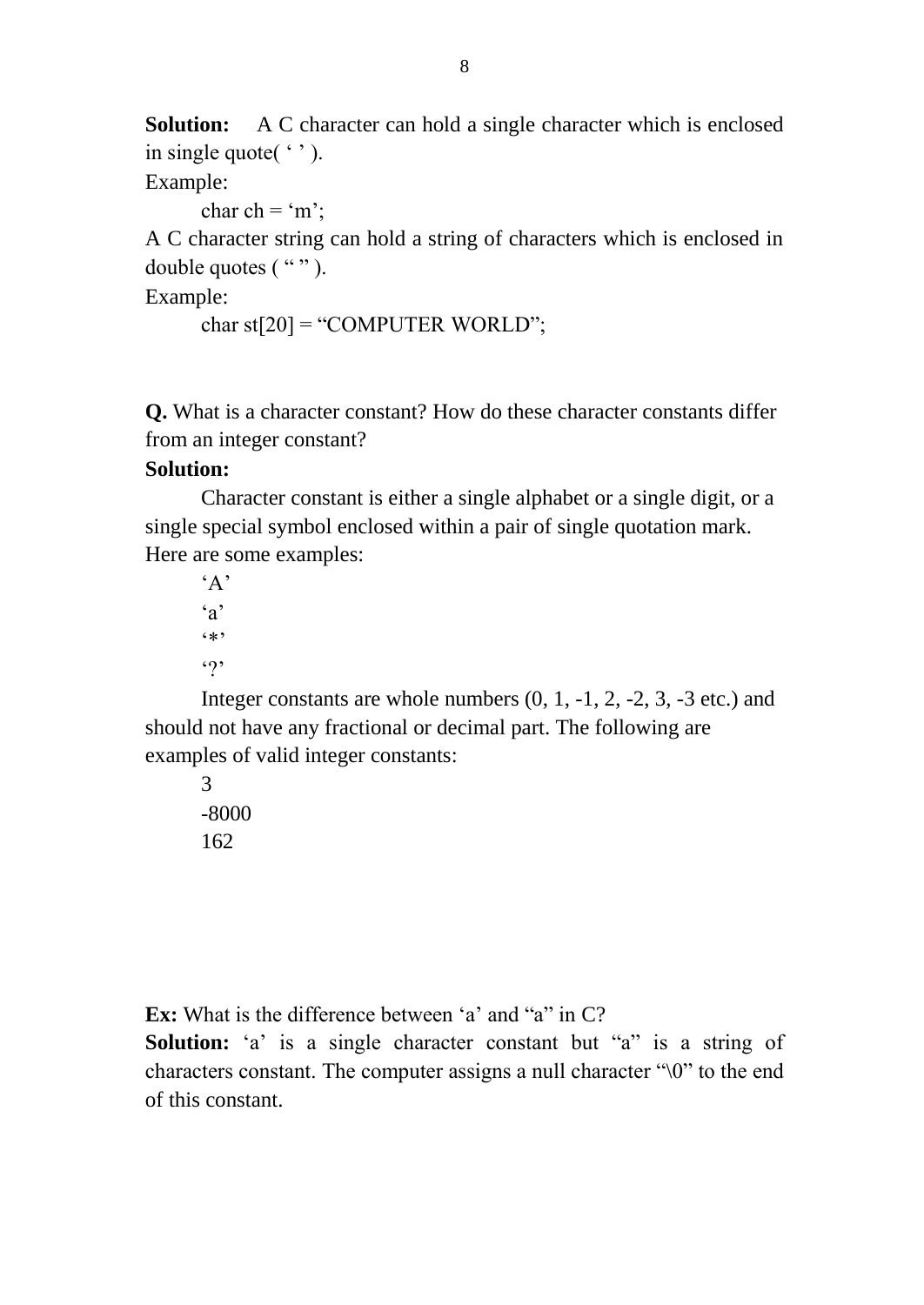## **Operators and Expressions:**

An expression consists of variables and constants separated by operators. C language uses many types of operators as listed below:

- i) Arithmetic operators
- ii) Relational operators
- iii)Logical operators
- iv)Increment and decrement operators
- v) Assignment operators
- vi)Conditional operators
- vii) Bitwise operators

## **Arithmetic operators:**

Arithematic operators are used to perform arithematic operations. Following are the arithematic operations used in C language:

 $+$  $-$ ,  $X$ ,  $/$ ,  $\%$  (modulus operator).

**Ex:** What is hierarchy of operation (operator precedence)? Mention the operator precedence for arithmetic operators.

**Solution:** The computer scans an expression from left to right many times and performs only one operation at a time. The order in which various expressions are performed is called hierarchy of operation or operator precedence. The following are the operator precedence for arithmetic operators.

1. \* / % 2.  $+$  -

**Q.** What is a modulus operator? What are the restrictions of a modulus operator?

**Solution:** A Modulus operator gives the remainder value. The result of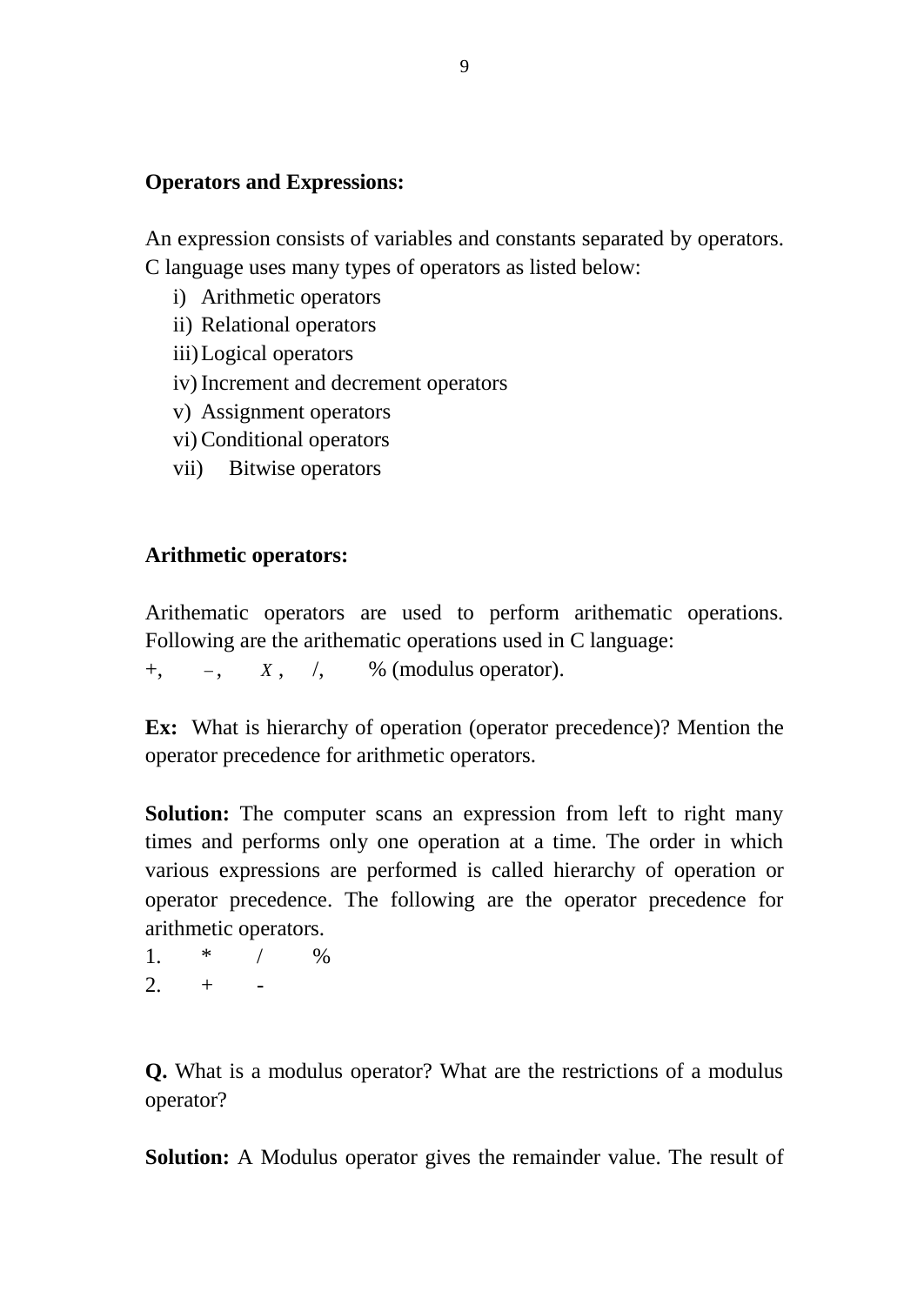$x\%y$  is obtained by  $(x-(x/y)*y)$ . This operator is applied only to integral operands and cannot be applied to float or double.

**Ex:** What is a Unary operators?

When only one operand is used with  $+$  or  $-$  operator, the operation is called unary plus or unary minus, which does not actually refer to addition or subtraction.

For eg.  $+25$  (it is simply number 25),  $-7$  (it is negative number 7)

Ex. What is the Relational operators?

Relational operators are used to compare the values of operands (expression) to produce a logical value. A logical value is either true or false. Following are the relational operators in C.

| <b>Operator</b> | <b>Meaning</b>           |
|-----------------|--------------------------|
| $\,<\,$         | Less than                |
| $\rm{>}$        | greater than             |
| $\leq$          | less than or equal to    |
| $>=$            | greater than or equal to |
|                 | equal to                 |
| $=$             | not equal to             |

Note that in C language the logical value true is represented by integer 1 and false by 0.

**Q.3:** What are the logical operators available in C?

Solution: The logical operators available in C are:

| && | logical AND            |
|----|------------------------|
|    | logical OR             |
|    | logical NOT (negation) |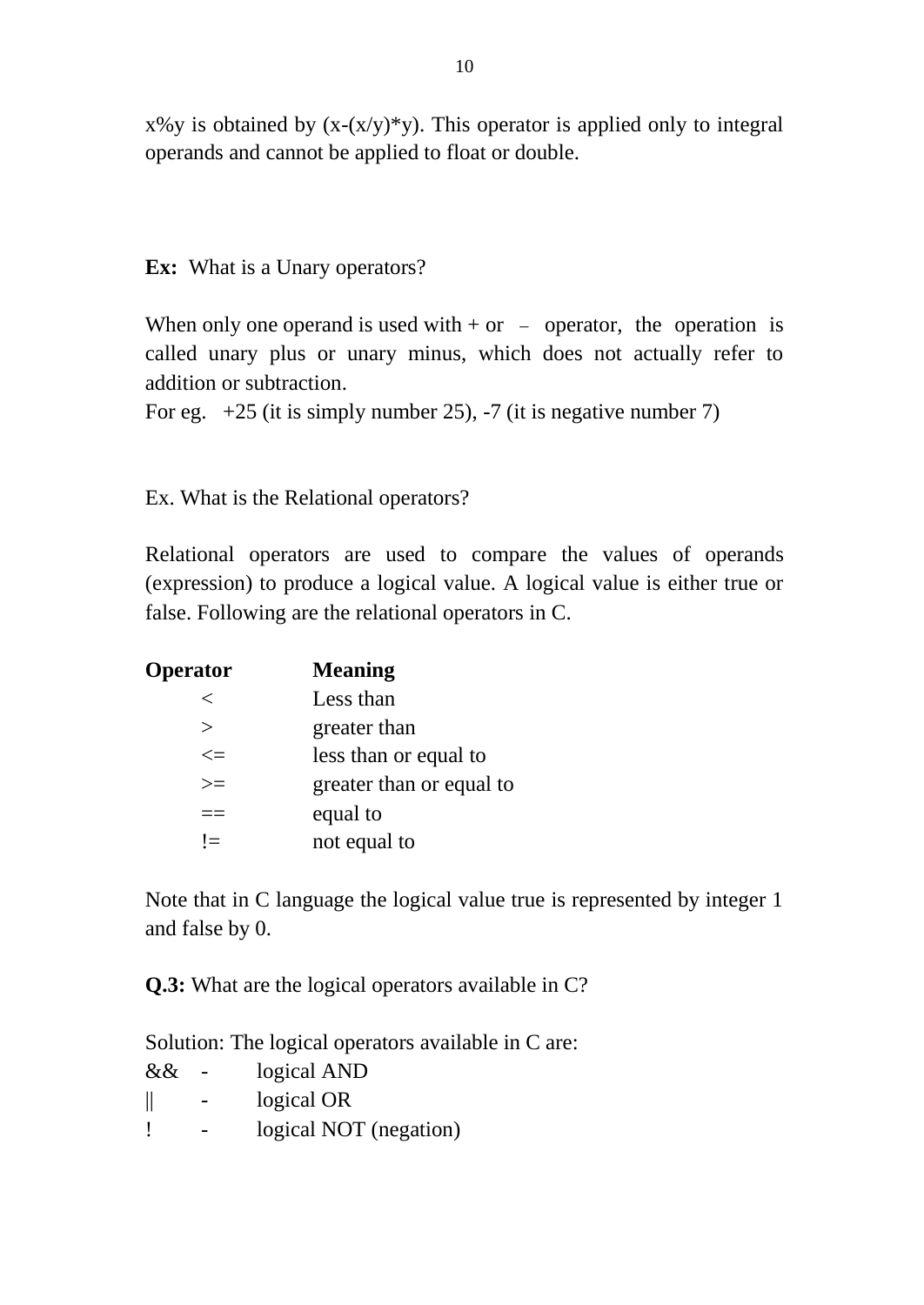**Q.** Write down the logical operators available in C and show how they work giving examples.

**Solution:** A logical operator is used to compare or evaluate logical and relational expressions. There are three logical operators in C language. They are:

| Operator     | <b>Meaning</b> |
|--------------|----------------|
| &&           | Logical AND    |
| $\mathbf{L}$ | Logical OR     |
|              | Logical NOT    |

**Logical AND:** For example, consider the following expression:

 $a > b \&& x = 10$ 

The expression on the left is  $a > b$  and that on the right is  $x = 10$ . The whole expression evaluates to true (1) only if both expressions are true (if **a** is greater than **b** and the value of x is equal to 10).

**Logical OR:** Consider the following example involving the  $\vert \vert$  operator:

 $a < m \mid a < n$ 

The expression is *true* if one of them is *true*, or if both of them are *true*. That is, if the value of **a** is less thyan that of **m** or **n**. Needless to say, it evaluates to *true* in case **a** is less than both **m** and **n**.

**Logical NOT:** The ! (NOT) operator takes single expression and evaluates to *true* (1) if the expression is false (*zero*), and evaluates to *false* (0) if the expression is *true*. In other words, it just reverses the value of the expression. For example, consider:

## $!(x>=y)$

The expression after the ! operator, in this case is  $x \ge y$ . The not expression evaluates to true only if the value of x is neither greater than nor equal to y (i.e., only if x is less than y). Therefore, the whole expression including the ! operator is the same as:

 $x < y$ 

So what is the use of this operator? The ! operator is convenient to use when we want to test whether the value of a variable is *zero*. For example,

if( $\ln$ )

printf("The value of i is zero. $\langle n" \rangle$ ; The expression inside the braces of the if statement is: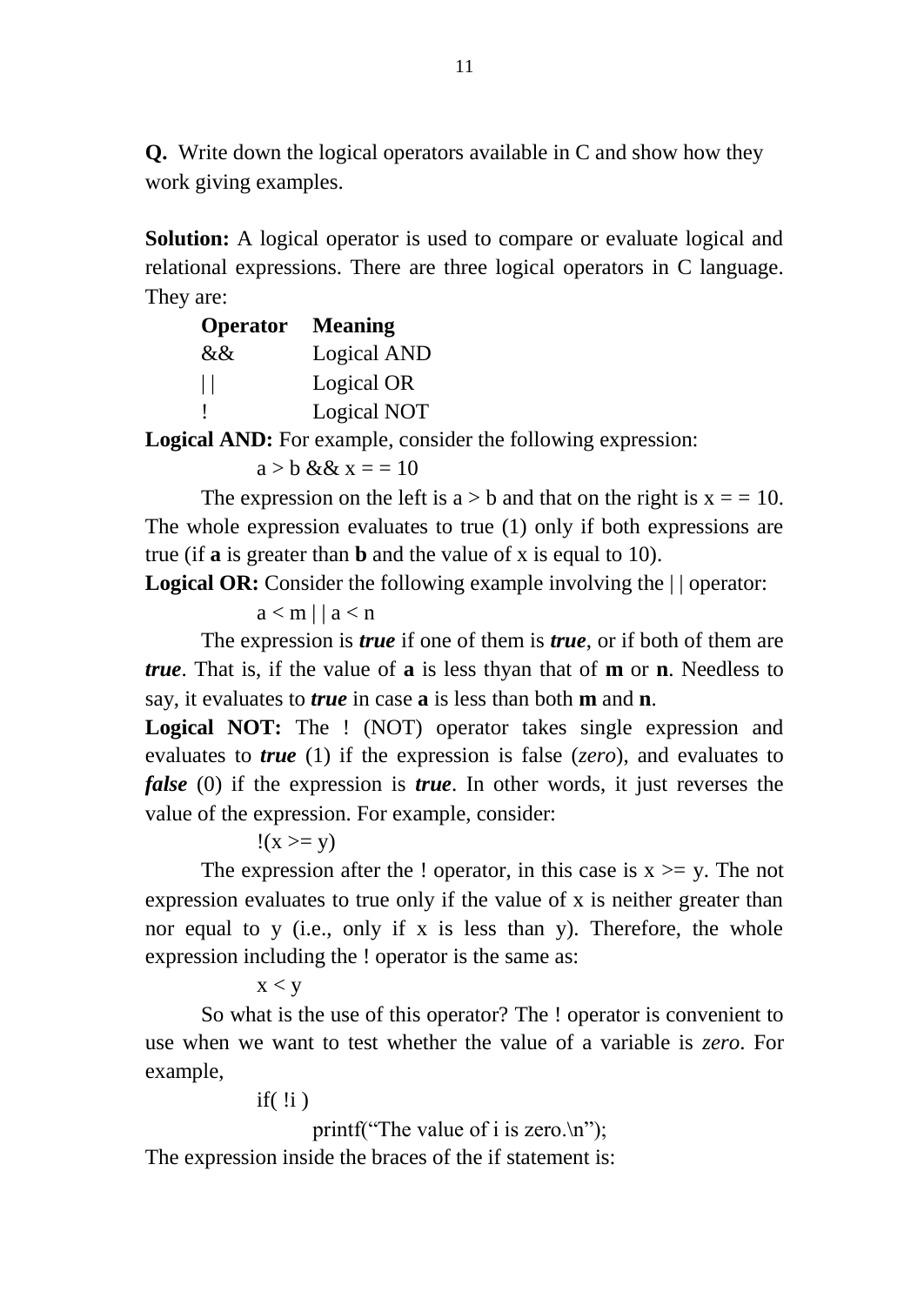!i This is true only if the value of i is *zero.*

## **Increment and Decrement operators.**

**Ex:** Discuss the increment operator in C.

**Solution:** The increment operator  $(++)$  is used to increase the value of a variable by 1. It can be written as post-fix or prefix to a variable, e,g,  $a++$ or  $++a$ .

**Ex:** Discuss the decrement operator in C.

**Solution:** The decrement operator  $(-)$  is used to reduce the value of a variable by 1. It can be written as post-fix or prefix to the variable, e.g. a- - or --a.

**Q.** Describe two ways to utilize the increment and decrement operators. How do the two methods differ?

**Solution:** The increment and decrement operators (there are two, a **pre**and **a post**- operator for each operation) are unary operators.

The **post-increment** operator  $++$  is written to the right of its operand:

```
n++;
```
The effect of the statement above is to add one to the current value of n; its action is equivalent to:

## $n = n+1$ :

Besides being more concise, the post-increment operation on some computers may be executed faster than this latter form of assignment.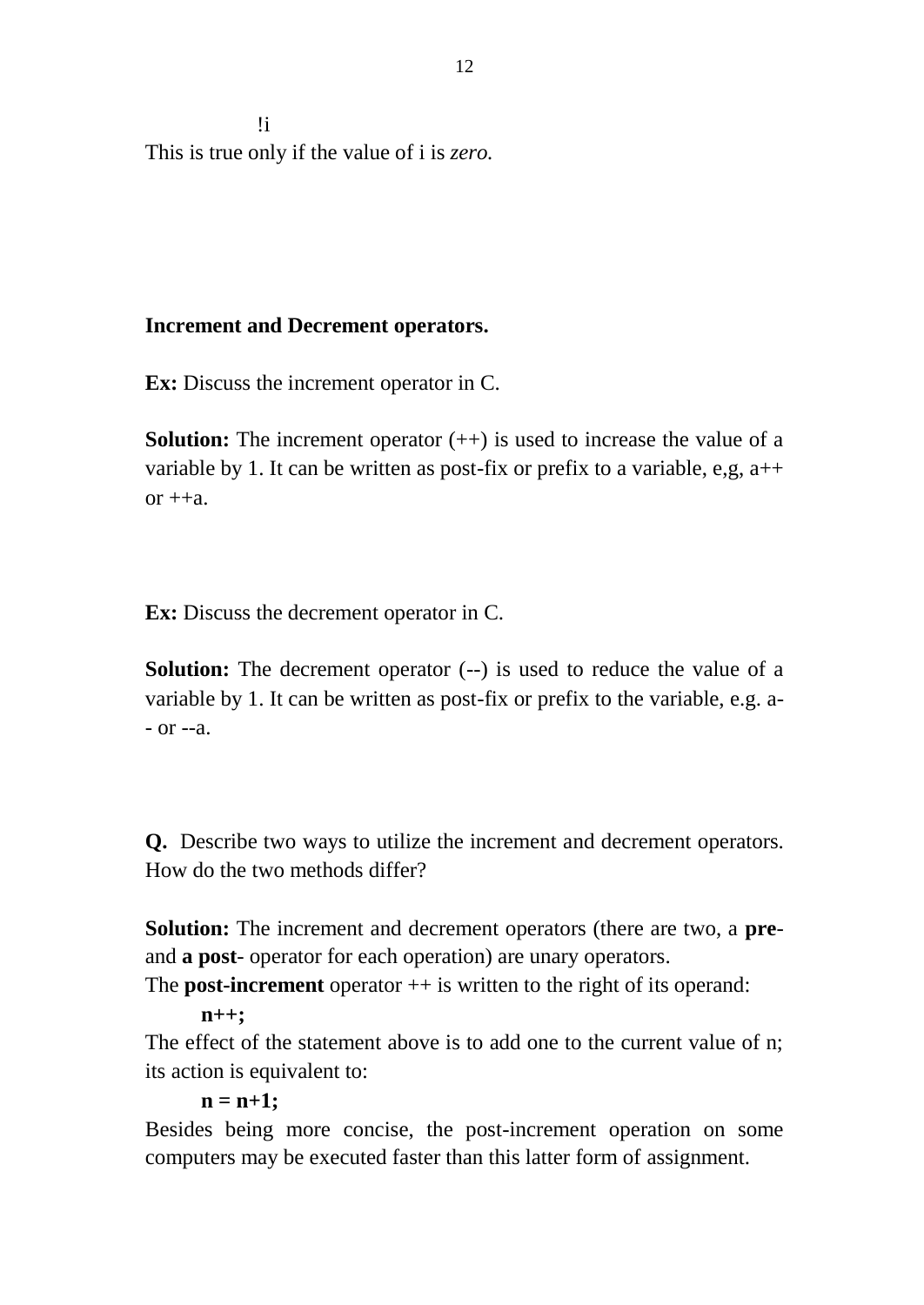The post-decrement operation is represented by -- and is written:

**n--;**

it decrements **n** by unity, producing a result identical to that of:

**n = n-1;**

The pre-increment and pre-decrement operators are placed to the left of the operand on which they are to act, and the result of their action is, as before, to increment or decrement the operand:

**--n;** /\* assign n-1 to n  $*/$ 

 $++n$ ; /\*assigns n+1 to n<sup>\*</sup>/

Insofar as their operand **n** is concerned, the **pre-** and **post-** increment or decrement operators are equivalent. Each adds or subtracts one to its operand.

Where the pre- and post- operators differ is in the value used for the operand **n** when it is embedded inside expressions.

If it's a "pre" operator the value of the operand is incremented (or decremented) before it is fetched for the computation. The altered value is used for the computation of the expression in which it occurs.

To clarify, suppose that an **int** variable **a** has the value 5. Consider the assignment:

 $$ 

Pre-incrementation implies:

Step 1: increment a;  $\frac{1}{2}$  /\* a becomes 6 \*/

Step 2: assign this value to b;  $\frac{\pi}{8}$  b becomes 6  $\frac{\pi}{8}$ 

If it's a "post" operator the value of the operand is altered after it is fetched for the computation. The unaltered value is used in the computation of the expression in which it occurs.

Suppose again that **a** has the value 5 and consider the assignment:

 $$ 

Post-incrementation implies:

```
Step 1: assign the unincremented a to b; \frac{\pi}{8} b becomes 5 \frac{\pi}{8}Step 2: increment a; \frac{1}{8} /* a becomes 6 */
```
Result: a is 6, b is 5.

The placement of the operator, before or after the operand, directly affects the value of the operand that is used in the computation. When the operator is positioned before the operand, the value of the operand is altered before it is used. When the operator is placed after the operand, the value of the operand is changed after it is used.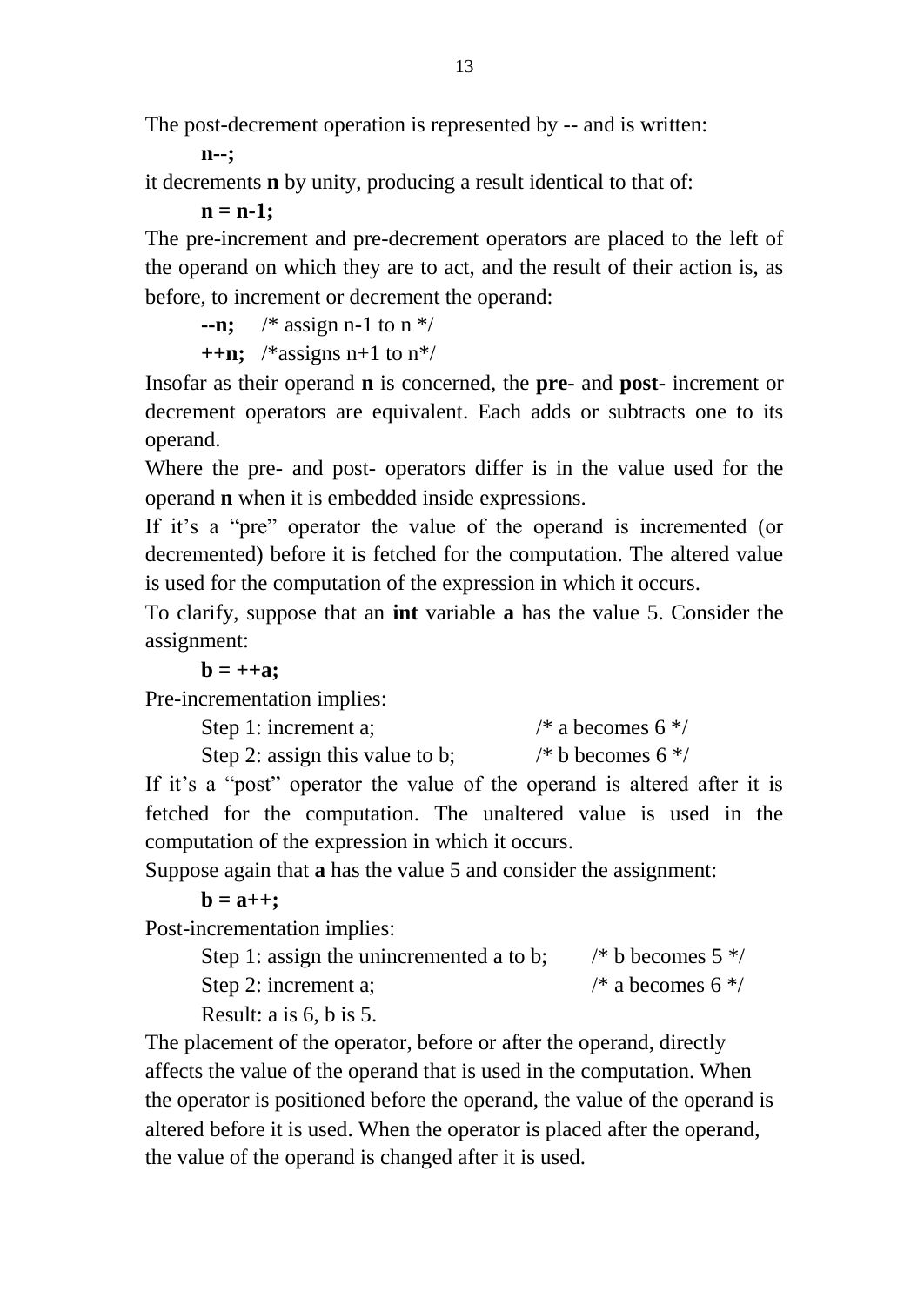**Q.** How does  $x++$  differ from  $++x$ ?

**Solution:**  $x++$  is a post-fix increment operator. For example, when m  $=15$ ;  $k = m++$ ; it assigns the value 15 to k and thereafter increase the value of m to 16.

 $+ x$  is a prefix increment operator. For example, when m =15; k =  $+ m$ ; it increases the value m to 16 and thereafter assigns 16 to k.

**Ex:** Write four different C statements each adding 1 to integer variable x.

**Solution:** The four different C statements each adding 1 to integer variable x are:

$$
x = x + 1;
$$
  
\n
$$
x += 1;
$$
  
\n
$$
x++;
$$
  
\n
$$
++x;
$$

### **Assignment operators:**

Assignment operators are used to perform arithematic operations while assigning a value to a variable. . Following are the arithematic assignment operators used in C.

| Operator        | Ex         | Equivalance $Exp(m=15)$ | Result |
|-----------------|------------|-------------------------|--------|
| $+=$            | $m+=10$    | $m=m+10$                | 25     |
| $\equiv$        | $m=10$     | $m=m-10$                | 5      |
| $*_{-}$         | $m^* = 10$ | $m=m*10$                | 150    |
| $/=\frac{1}{2}$ | $m/ = 10$  | $m=m/10$                |        |
| $% =$           | $m\% = 10$ | $m=m\%10$               |        |

#### **Conditional operator(?:) or Ternary operator:**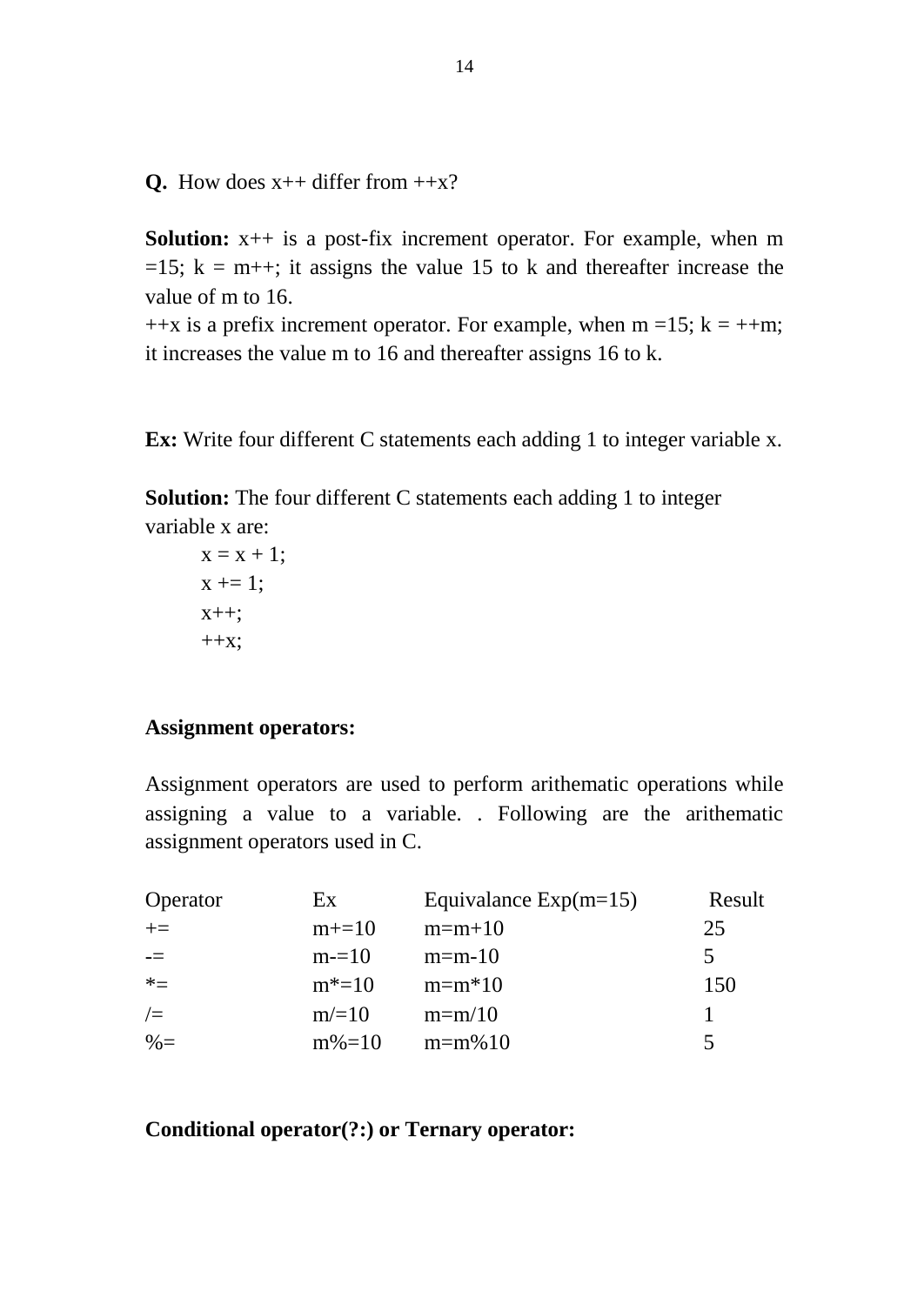Conditional operator is used to check a condition and select a value depending on the value of the condition. Normally the selected value will be assigned to a variable which has the following form.

Variable=( condition ) ? value 1 : value 2;

When this operator is executed by the computer, the value of the condition is evaluated. If it is trued then the value 1 is assigned to the variable, otherwise value 2 is assigned to the variable.

For eg. Big=  $(a > b)$  ? a: b;

## **Bitwise operators.**

Bitwise operators are used to perform operations at binary digit level. The bit operators used in C are:

- << left shift operator
- >> right shift operator
- ~ bitwise inversion (one"s complement)
- & bitwise logical and
- | bitwise logical or
- ^ bitwise exclusive or.

**Ex:** What are the bit operators used in C.

### **Additional operators:**

There are two operators can be used in a C program.

- (i) Sizeof operator
- (ii)Comma operator

### **Sizeof operator:**

The sizeof( ) operator is used to find the number of bytes occupied by a data item in the memory. For eg.,

sizeof(float); returns the value 4.

Int m, x[50]; declares an array with 50 elements and variable m.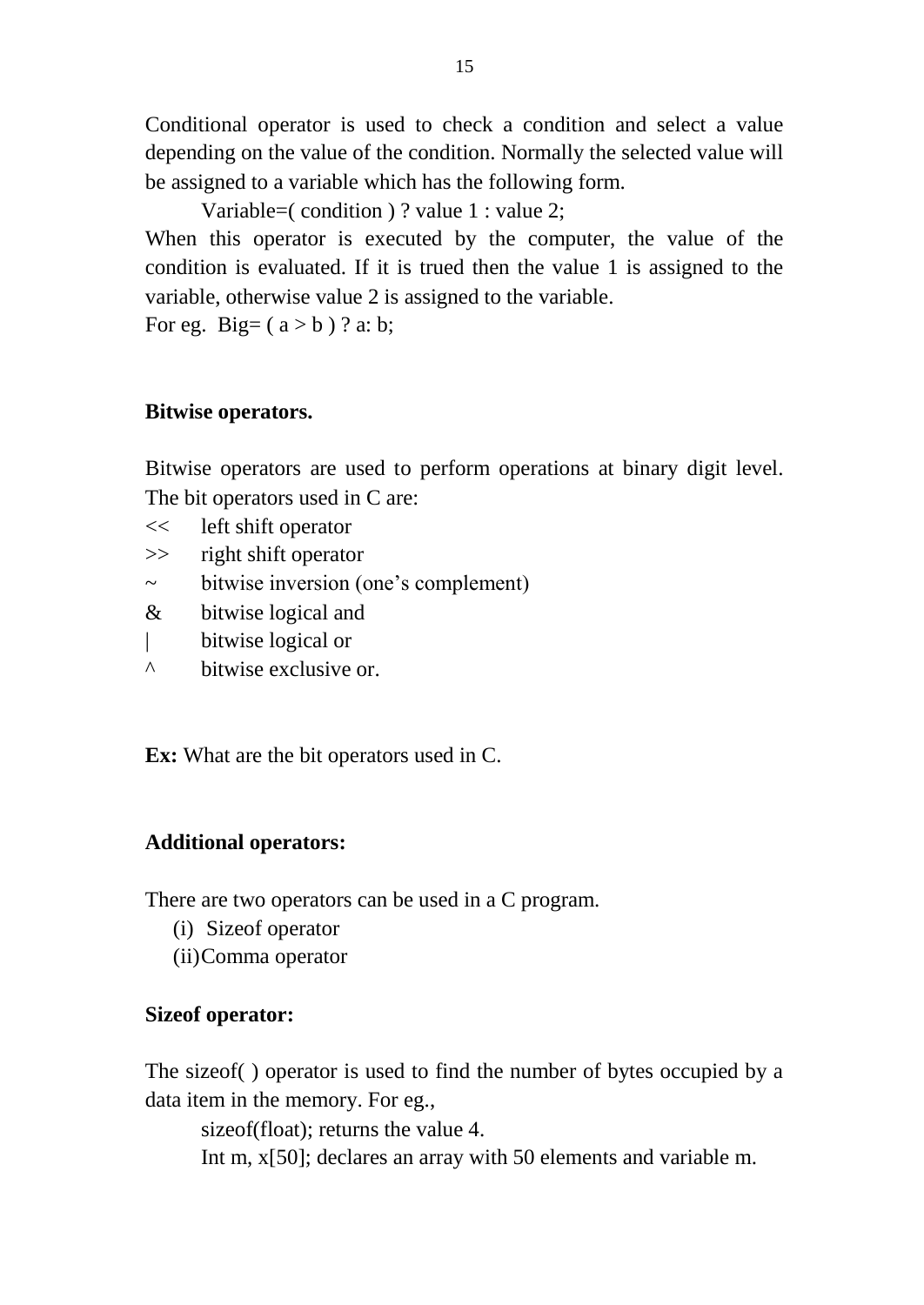## **Comma ( , ) operator:**

The comma operator is used to link related expressions to make the program more compact. Related expressions are evaluated from left to right and the value of the right most expression is returned as the value of the expression. For eg. Temp = x,  $x = y$ ,  $y = temp$ ;

## **Casts or explicit conversion:**

A variable declared in a specific data type can be converted to another data type. This process is called casting. It has the following form:

(type) expression

For eg., int m=5;

Float y;  $y = (float) m/2;$ 

This expression, the **int** variable m is converted into **float** to get the result 2.5 , otherwise the result will be 2.

**Ex:** What do you mean by casting? Give an example.

### **Q.** Differentiate the following:

Unary operator and binary operator

### **Solution:**

### **Unary operator:**

- 1. Operators that act on one operand are referred to as unary operators.
- 2. Associativity of unary operators are from right to left.
- 3. Examples of unary operators are  $++$  and  $-$  called increment and decrement operators, respectively, -(unary minus) one's complement  $(\sim)$ , Negation (!), Address of  $(\&)$ , value at address (\*), size in bytes (size of) etc.

**Binary operator:**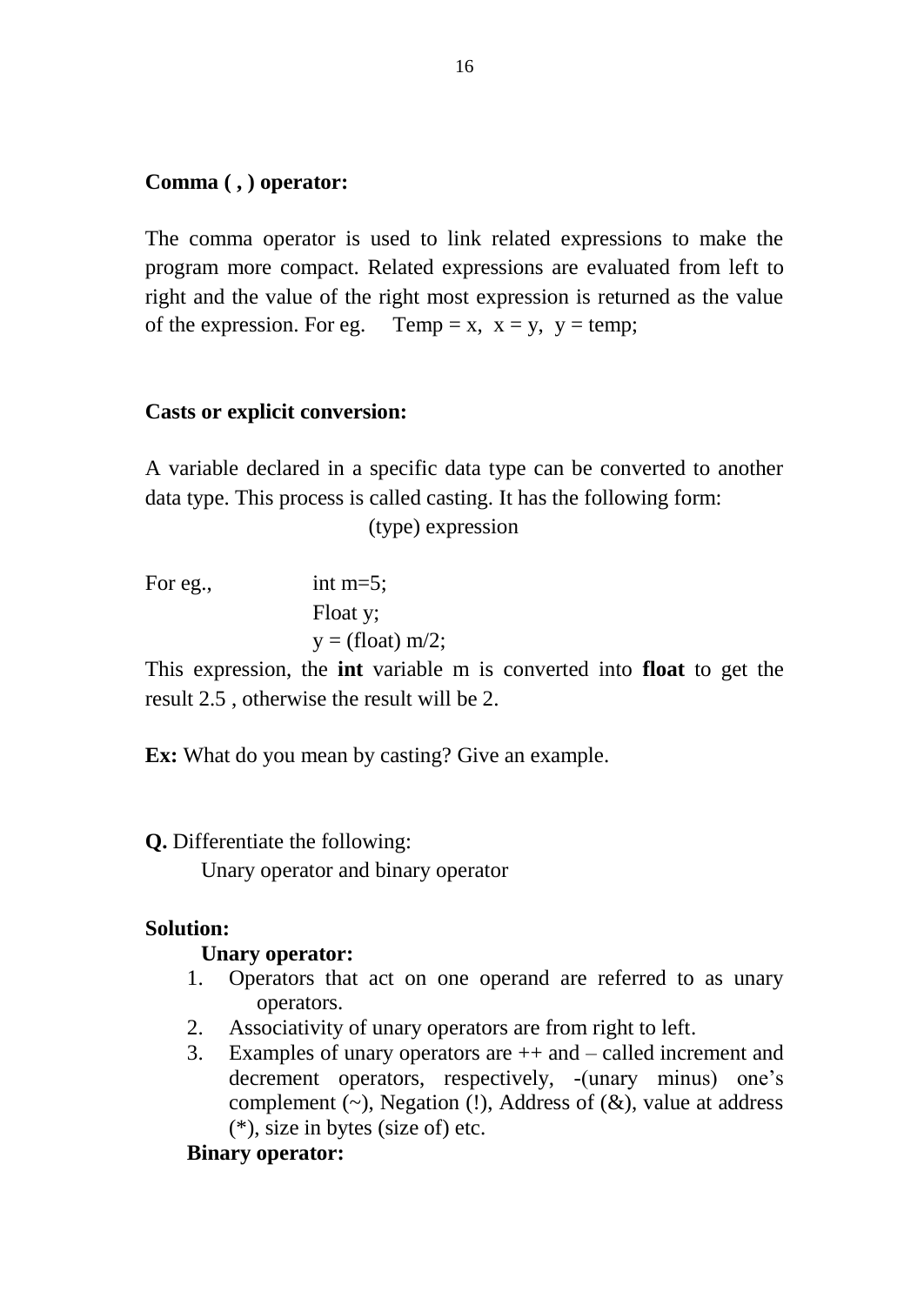- 1. Operators that act upon two operands are referred to as binary operators.
- 2. Associativity of binary operators are from left to right.
- 3. Examples of binary operators are addition (+), subtraction (-), division  $($ ,  $($   $*)$  multiplication, modulus  $($ <sup>6</sup> $)$ , etc.

**Ex:** How does the type float differ from double in C language?

**Solution:** float data type refers real number in single precision and has 6 decimal digits. It takes 4 bytes in memory to refer values ranging from 3.4e-38 to 3.4e+38.

double data type also refers to real number but in double precision and has 12 decimal digits. It takes 8 bytes of memory to refer values ranging from 1.7e-308 to 1.7e+308.

**Q.** How does the type 'float' differ from 'double' in C language?

# **Solution:**

To store a fraction, we need a floating point type of data variable, called data type float. It occupies 4 bytes in memory. It can hold numbers in the range from  $-3.4e38$  to  $+3.4e38$  with six and seven digits of precision.

A double data type can store a floating point value with a greater accuracy than a float type. Double data type occupies 8 bytes in memory and can hold numbers in the range from  $-1.7e308$  to  $+1.7e308$  with 15 digits of precision.

A variable of type **double** can be declared as: double a, population;

A variable of type **float** can be declared as:

float a, population;

**Ex:** Explain with an example the usage of shorthand assignment operator.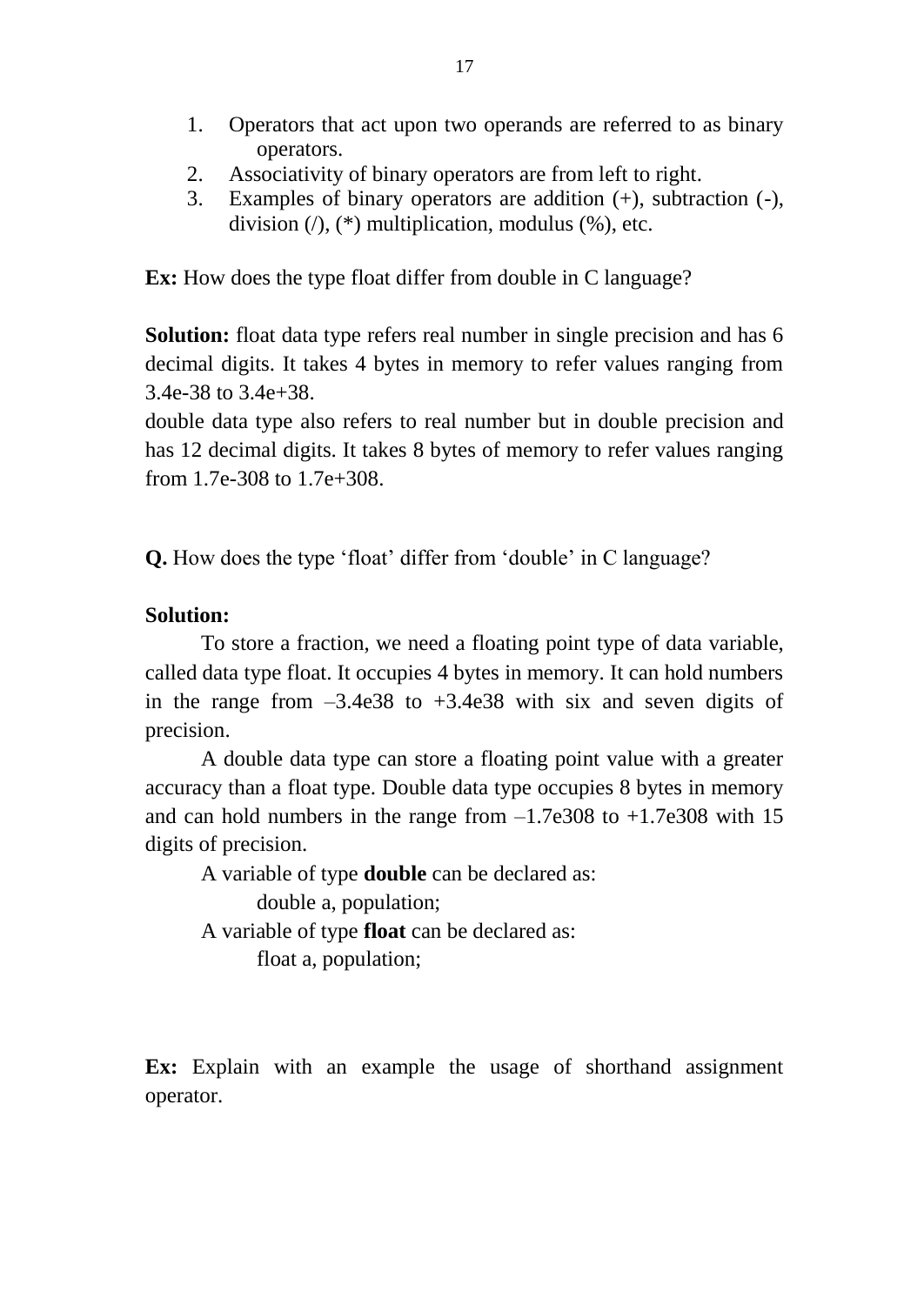**Solution:** Assignment operators are used to perform arithmetic operation while assigning a value to a variable. The assignment operators are more concise and more efficient.

For example,  $m+=10$ ; represents the shorthand of the expression  $m = m$  $+10$ ;

**Q.** List the bitwise operators and describe their working.

**Solution:** A bitwise operator operates on each bit of data. These operators are used for testing, complementing or shifting bits to the right or left. Usually bitwise operators are not useful in cases of float and double variables. A list of bitwise operators are given below:

| Operator | <b>Meaning</b> |
|----------|----------------|
| &        | bitwise AND    |
|          | bitwise OR     |
| Λ        | bitwise XOR    |
| <<       | shift left     |
| >>       | shift right    |
|          | bitwise        |
|          | complement     |

To experiment with these operators, assume that a, b and c are integers declared by the statement

int a = 13, b = 7, c;

Also, for convenience, let us assume that an integer occupies 16 bits (2 bytes).

The binary representation of a is 0000 0000 0000 1101 The binary representation of b is 0000 0000 0000 0111.

**Bitwise AND:** The statement,

 $c = a \& b$ :

makes use of the bitwise AND operator. After this statement is executed, each bit in c will be 1 only if the corresponding bits in both a and b are 1. For example, the right most bit of both integers is 1, and hence the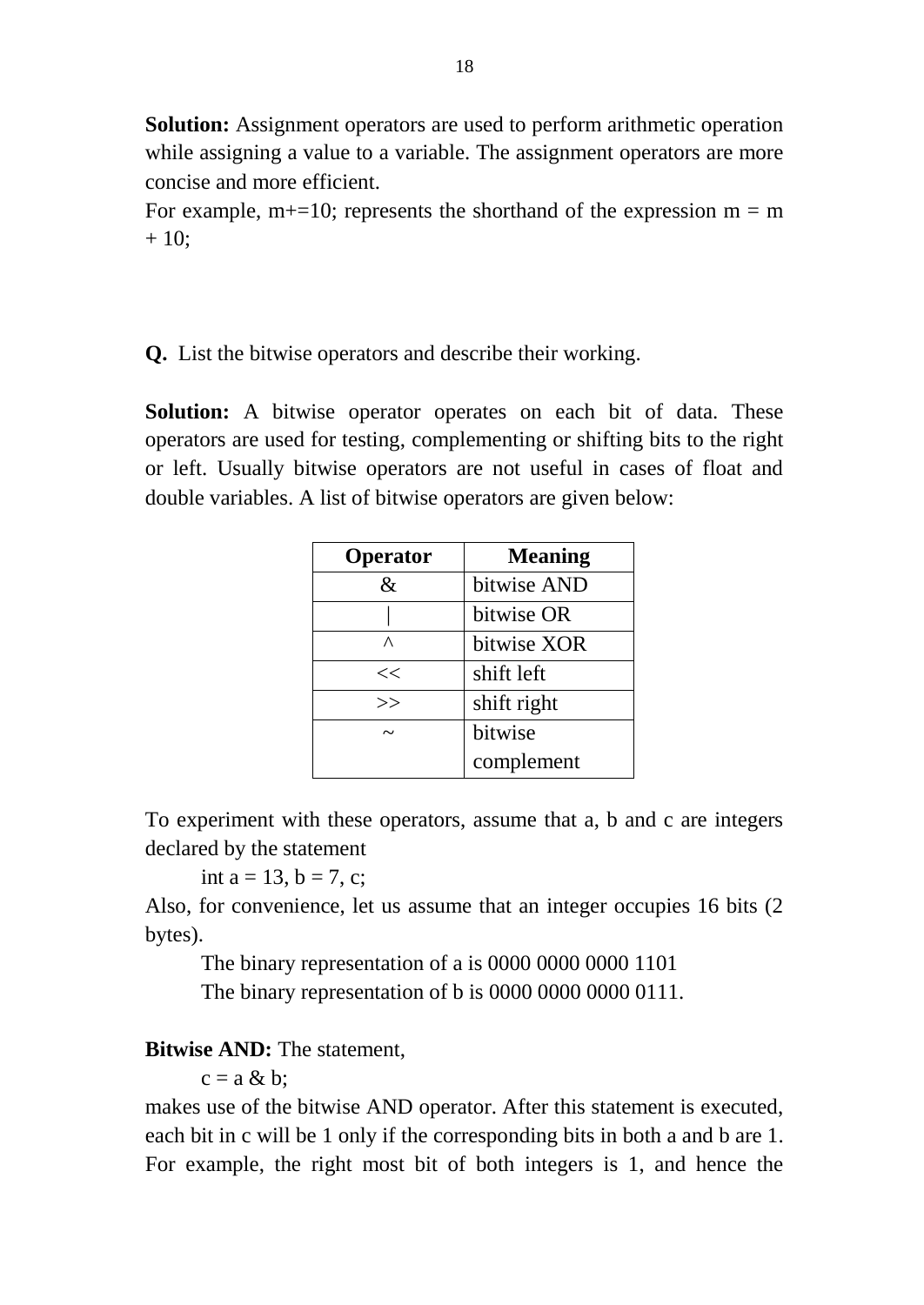rightmost bit in c is 1. The next bit is 0 in a and 1 in b. Hence the second bit (from the right) in c is 0. Applying this reasoning to all the bits in each integer, the value of c after the above statement is executed, will be 0000 0000 0000 0101 which, in decimal is 5 and is illustrated below:

```
Bitwise AND operator: a & b
    a 0000 0000 0000 1101
    b 0000 0000 0000 0111
 a & b 0000 0000 0000 0101
```
# **Bitwise OR:** The statement,

 $c = a \mid b$ ;

makes use of the bitwise OR operator. After this statement is executed, a bit in C will be 1 whenever at least one of the corresponding bits in a or b is 1. In the above example, the value of c will be 0000 0000 0000 1111, i.e., decimal 15 and is illustrated below:

# **Bitwise OR operator: a | b**

a 0000 0000 0000 1101

b 0000 0000 0000 0111

a | b 0000 0000 0000 1111

**Bitwise XOR:** The statement,

 $c = a \wedge b$ :

makes use of the bitwise XOR operator. After this statement is executed, a bit in c will be 1 whenever the corresponding bits in a and b differ. So in the above example, the value of c will be 0000 0000 0000 1010 which, in decimal is 10 and is illustrated below:

```
Bitwise EX-OR operator: a ^ b
  a 0000 0000 0000 1101
  b 0000 0000 0000 0111
a^{\text{A}} b 0000 0000 0000 1010
```
**Left shift operator:** The left bit-shift operator, " $<<$ " is a binary operator. For example consider the statement,

 $c = a \ll 3$ ;

The value in the integer a is shifted to the left by three bit positions. The result is assigned to the integer c. Since the value of a is 0000 0000 0000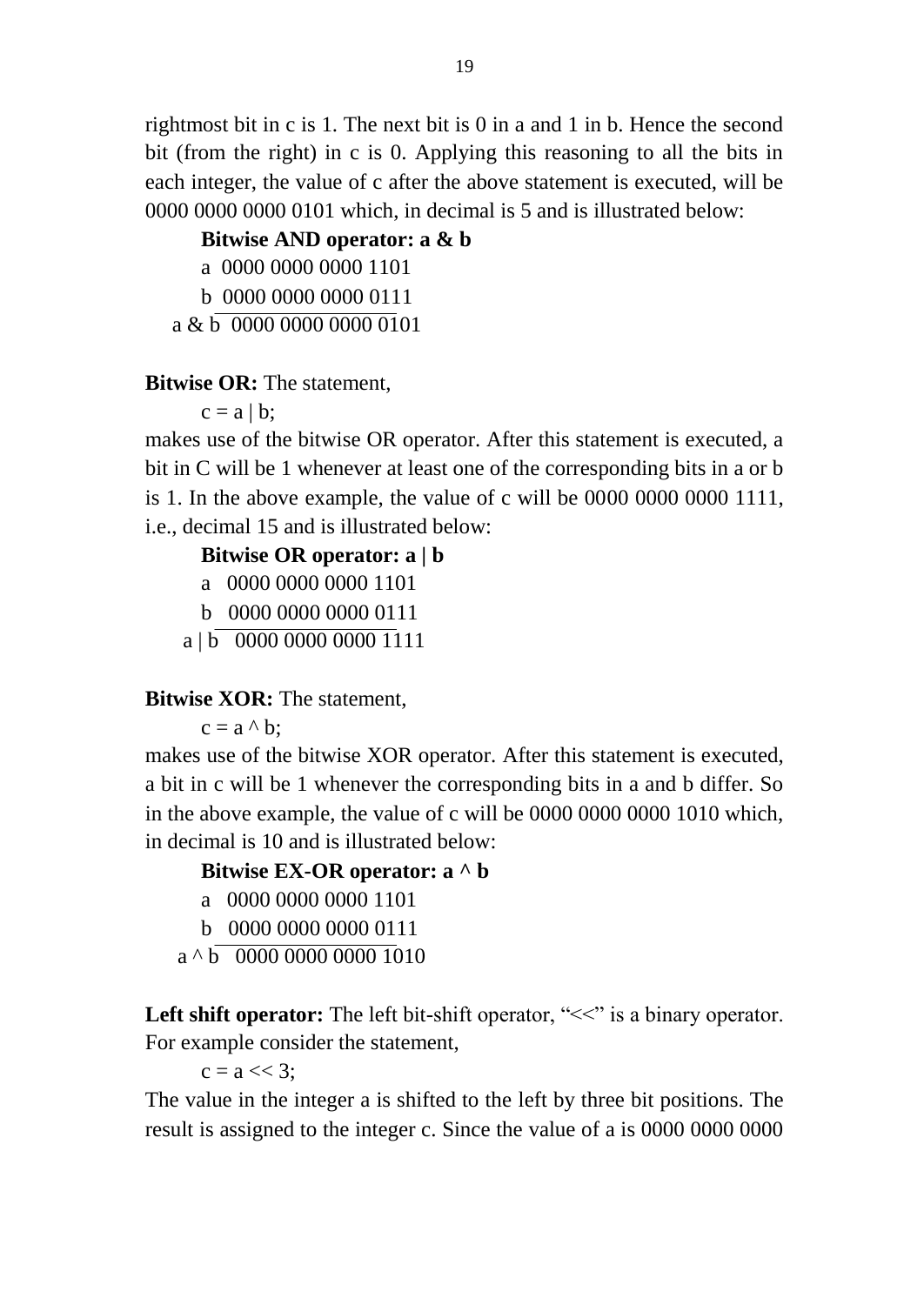1101 the value of c after the execution of the above statement is 0000 0000 0110 1000 (104 in decimal) and is illustrated below:

 **Left-Shift <<** drop off $\leftarrow$   $\boxed{0000\,0000\,0000\,1101}$   $\leftarrow$  insert 0's

### **after Left-bit shift by 3 places i.e., a << 3**

0000 0000 0110 1000

The three left-most bits drop off due to the left shift (i.e., they are not present in the result). Three zeros are inserted in the right. The effect of shifting a variable to the left by one bit position is to multiply it by 2. In the above example, a is shifted left by 3 positions, which is equivalent to multiplying a by  $2^*2^*2$ , i.e.,  $2^3$ . Since the initial value of a is 13, the value assigned to c is  $13 * 8 = 104$ .

While multiplying a number by a power of 2, considerable saving in execution time can be achieved by using the left bit-shift operator instead of the multiplication operator, since shifting is faster than multiplication.

**Right shift operator:** The right bit-shift operator is also a binary operator. For Example, consider

 $c = a \gg 2$ ;

The value of a is shifted to the right by 2 positions. Since the value of a is 0000 0000 0000 1101, the value of c after the execution of the above statement is 0000 0000 0000 0011 (3 in decimal) and is illustrated below:

## **Right-Shift >>**

Insert  $0.5 \rightarrow 0000 0000 0000 1101 \rightarrow drop$  of f

```
 after right shift by 2 places i.e., a >> 2
```
0000 0000 0000 0011

The 2 right-most bits drop off ( are not present in the result), and zeros are inserted in the left. The effect of shifting a variable to the right by one bit position is to perform integer division by 2 (i.e., divide by 2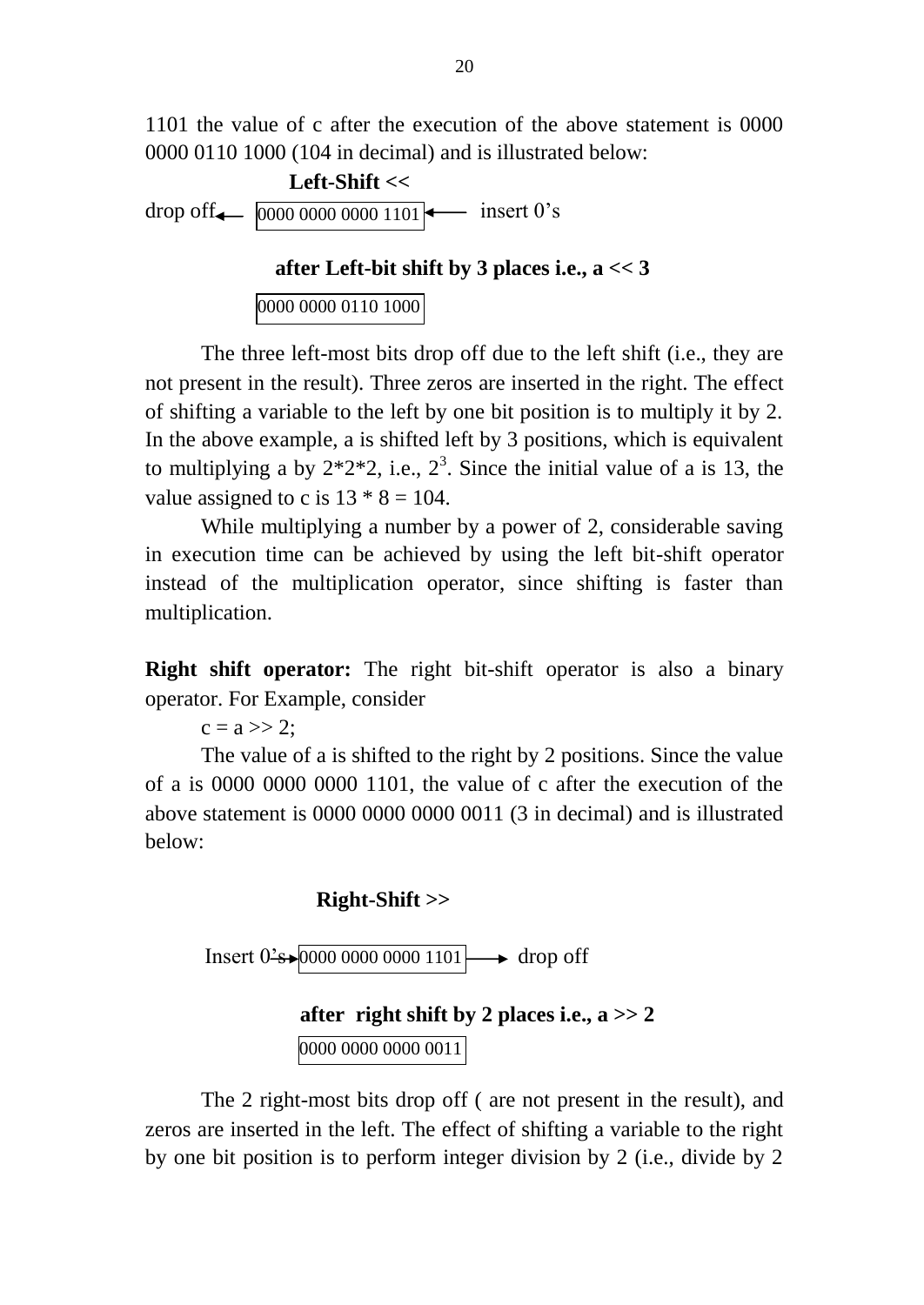and truncate the result). Hence, shifting to the right by 2 bit positions has the effect of integer division by  $2*2 = 4$ . Since the initial value of a is 13, shifting to the right by 2 bit positions yields the value 3 ( the result of dividing 13 by 4 and truncating the result).

**Bitwise complement operator:** The one's complement operator  $(\sim)$  is a unary operator that causes the bits of its operand to be inverted (i.e., reversed) so that 1s become 0s and 0s become 1s. This operator always precedes it operand. The operand must be an integer-type quantity. Generally, the operand will be an unsigned octal or an unsigned hexadecimal quantity.

Consider the hexadecimal number 0x7ff. The corresponding bit pattern, expressed in terms of a 16-bit word, is 0000 0111 1111 1111. The one's complement of this bit pattern is 1111 1000 0000 0000, which corresponds to the hexadecimal number f800. Thus, we see that the value of the expression  $\sim 0x7$ ff is 0xf800.

**Q.5:** Discuss the difference between assignment and equality.

**Solution:** Assignment means the process of assigning the value of a variable/expression from the right side of assignment operator to the left side variable. The assignment operator in C is  $=$ .

Equality means the process of checking the value of the left side variable/expression with the right side variable. The equality operator in  $C$  is  $=$   $=$ .

**Q.** A C program contains the following declarations: int i,j;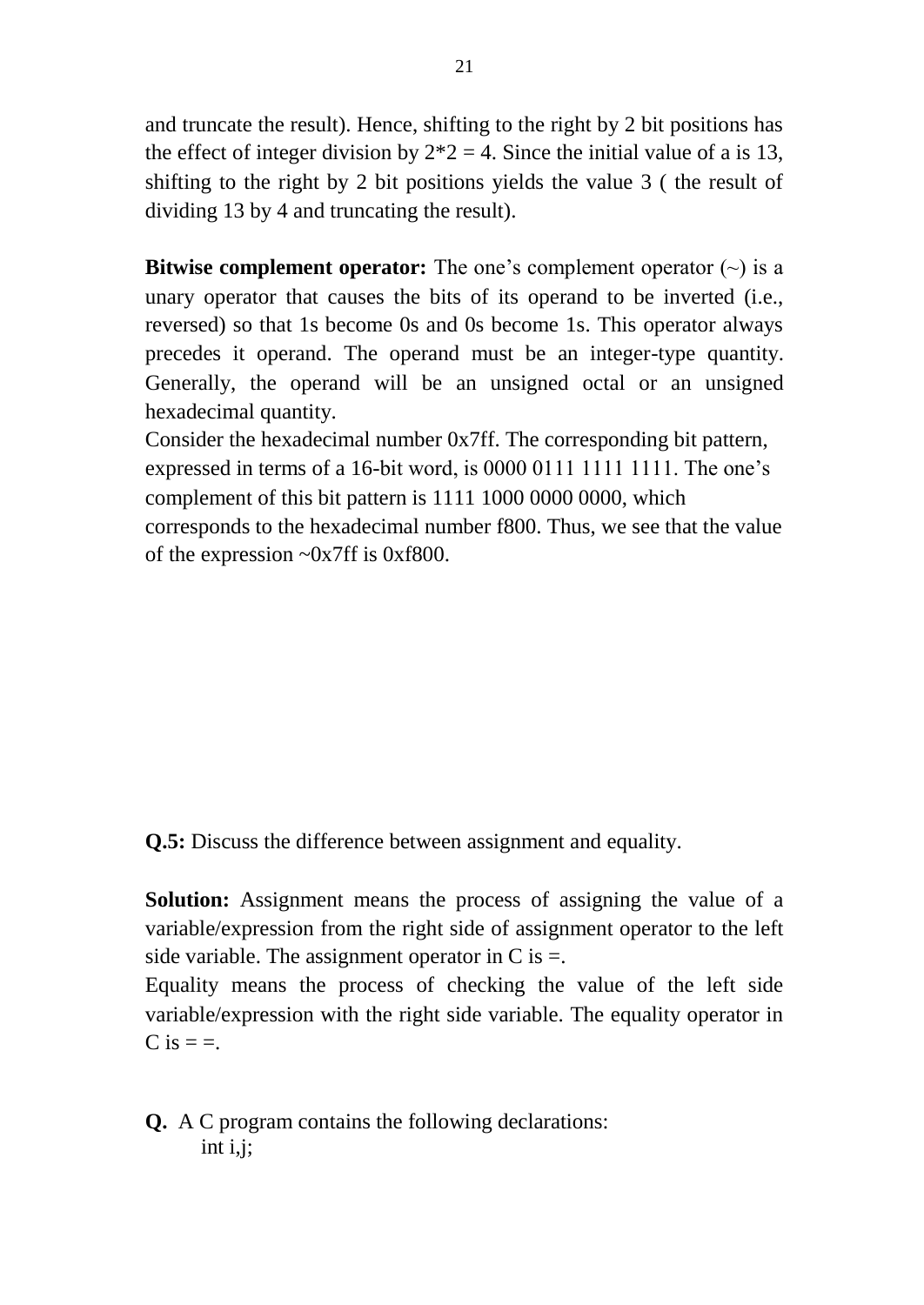float x;

char c;

Determine the data type of each of the following expressions.

- $i)$   $i+c$
- ii)  $x+c$
- $iii)$   $i+x$
- $iv)$   $j+x$

**Solution:** The data type for the expression will be:

- i) Integer
- ii) Float
- iii) Float
- iv) Float

**Q.** If a is an integer variable, then what value a=5/2 will return?

**Solution:** The value 2 will return.

**Q.** How do you write  $x^y$  in C language? **1 Solution:** We write x<sup>y</sup> as  $pow(x,y);$ 

**Q.** How can you determine the maximum value that a numeric variable can hold?

**Solution**: For integral types, on a machine that uses two's complement arithmetic (which is just about any machine you"re likely to use), a signed type can hold numbers from 2(number of bits 1) to  $+2$ (number of bits 1) 1. An unsigned type can hold values from 0 to  $+2$ (number of bits) 1. For instance, a 16-bit signed integer can hold numbers from (32768) to +(32767).

**Q.9:** What will be the output for 9%4

**Solution:** The output will be 1.